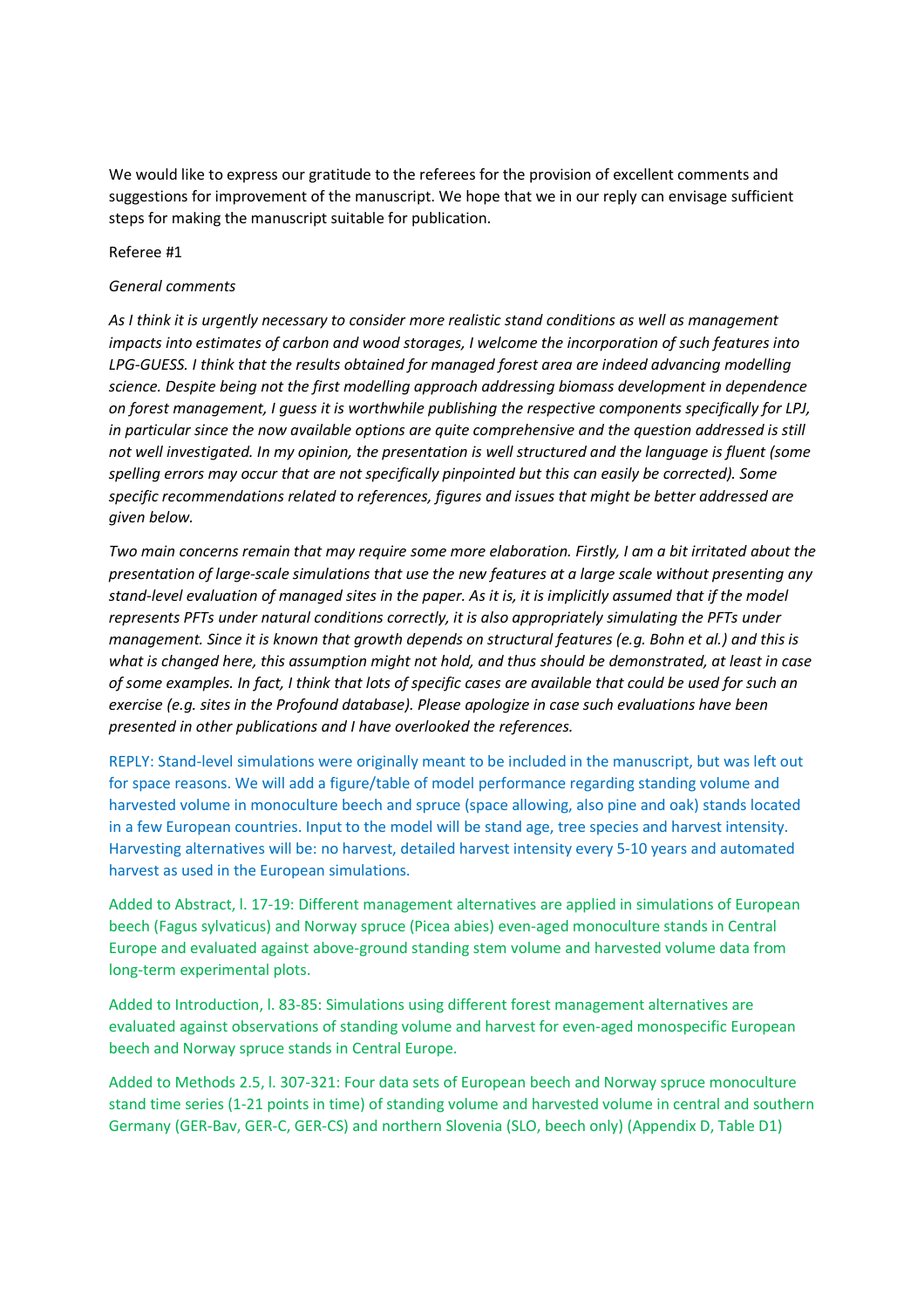were used in simulations to initialise species and age structure, assuming a landscape distribution of even-aged stands. Model setup and input climate data were as described in 2.4. Three different harvest strategies were used: no harvest, detailed harvest from observations and automated thinning and clearcutting (2.3.2). The setup of the detailed harvest was done differently for stands from the different data collections, depending on the number of harvest data points. For the stands from the GER-Bav, GER-C and SLO data sources (3-21 data points per stand), mean harvest intensities for the time period that contained harvest data points were used during the time period prior to the first harvest data point, in the case of GER-S and GER-C converted to a 5-year harvest interval, in the case of SLO keeping the 10 year intervals used in the sampling. For the GER-CS data source (containing only one harvest data point for the whole stand lifetime prior to the standing volume sampling at a stand age of 100 years), harvests were performed at 5-year intervals during the whole simulation using the calibrated harvest intensity values required to obtain a cumulative harvest fraction equal to the reported harvest fraction for the whole 100-year period. Thinnings in the detailed harvest simulations were performed equally for the different cohorts to obtain some regeneration of saplings. The automated thinning and clear-cutting method used the parameter settings in Table A3 and thinnings from below started at a stand age of 10 years.

Added to Results 3.3, l. 407-422: 3.3 Central European site simulations of managed forest

Central European beech and Norway spruce stands were modelled with three harvest alternatives: no harvest, detailed harvest based on reported harvested volumes and automated thinning and clearcutting. The model was not able to reach the high productivity of beech and spruce stands in Germany. The modelled standing volume of these stands were relatively accurate at low standing volumes but about 2-3 times underestimated at high observed standing volumes (Fig. 7a). The correlation between modelled and observed German standing volume was generally good: r2=0.64 and 0.86 for pooled detailed harvested beech and spruce stands, respectively, and r2=0.51 and 0.79 for the corresponding unharvested stands. The Slovenian spruce standing volume levels were better represented by the model, but the correlation with observations was weaker (r2=0.36 for detailed harvested stands and 0.21 for unharvested stands). The addition of thinning in the simulations produced the largest difference in standing volume in some of the beech stands while the spruce stands were less affected. The modelled cumulative harvest intensities in the detailed harvest alternative were close to or slightly higher (due to thinning before the period with harvest data) than reported harvest intensities (Fig. 7b). Although the cumulative harvest in the automated harvest alternative was almost always more extensive over the modelled stand life time compared to the detailed harvest alternative (Fig. 7b), the standing volume was only moderately affected (Fig. 7a). The automated harvest standing volume correlations with observations were, as expected, weaker than for the detailed harvest simulations: r2=0.39 and 0.76 for German beech and spruce stands, respectively, and 0.17 for Slovenian spruce stands. Both harvest alternatives increased the carbon sink at most sites and reduced mortality at all sites compared to a simulation without harvest (Fig. 8). The automated harvest led to very low levels of mortality.

#### Added: Figures 7 and 8.

Added to Discussion, l. 585-591: In simulations of central European beech and spruce stands, the automated thinning method was shown to result in similar modelled standing volume but often in a higher carbon sink compared to a more detailed harvest scheme based on reported harvest intensities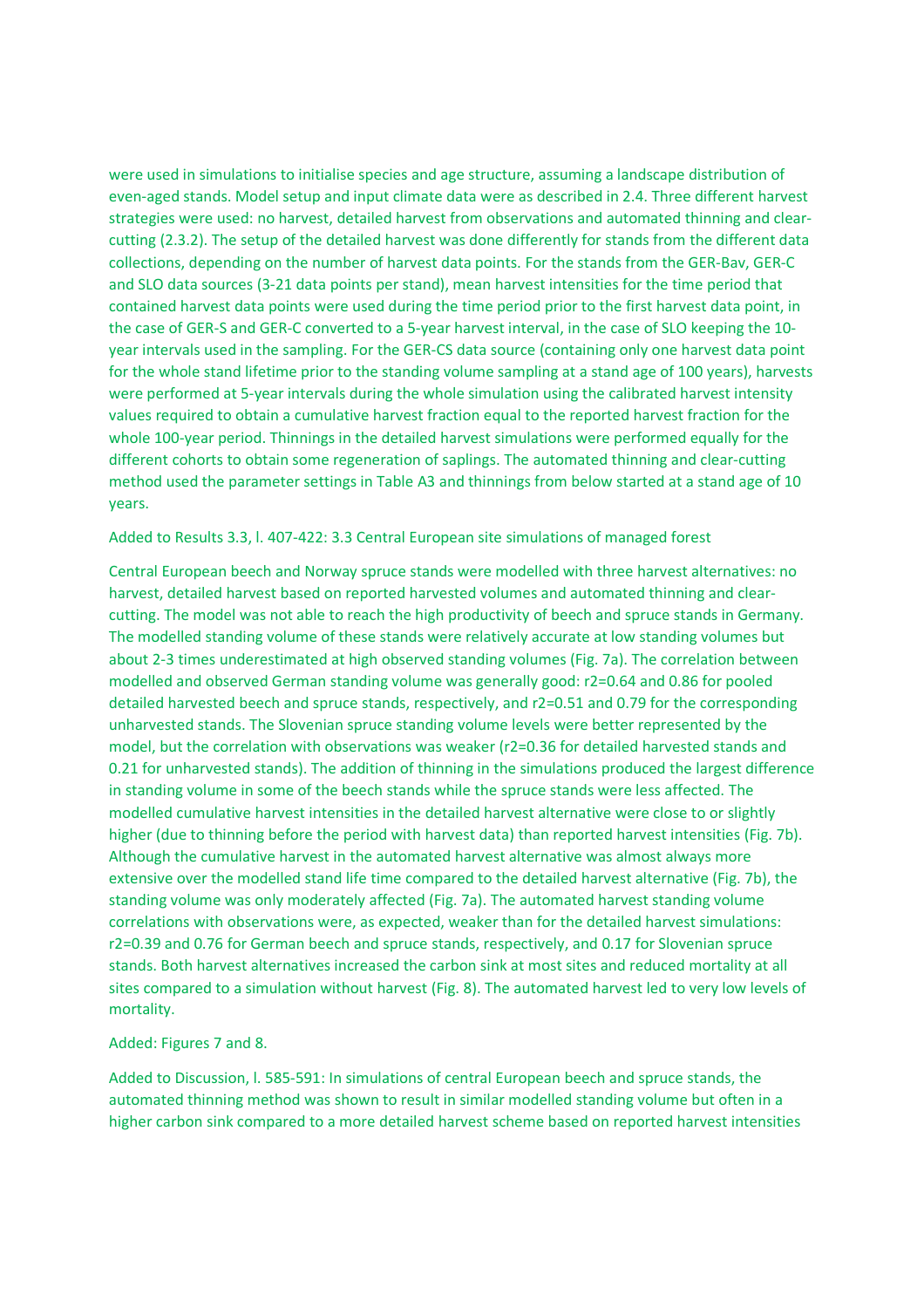(Fig. 7). The harvested volume was generally substantially higher in the automated thinning simulations, as the optimum harvested volume required to completely avoid self-thinning may not be realised in real managed forest stands. Ideally, automated thinning should be just enough to avoid self-thinning mortality in the model, so the biomass should not be severely reduced, but in old beech stands, selfthinning is very low in the model (Fig. C1), so in these stands, both detailed and automated harvest results in a relatively large reduction in biomass compared to unharvested stands (Fig. 7).

l. 663-665: While mean productivity of European forests is captured well by the model (Table 4) and productivity of forests in individual European countries reasonably well (Fig. 10, Fig. E4), the inability to reproduce observed productivity levels in high-productivity beech and spruce stands in Germany (Fig. 7) highlights the need for allowing a wider range of productivities.

*With this respect, I am particular puzzled about the example simulation, where beech seems to perform the superior growth relative to spruce in the PNV (for the first 100 years) as well as (and particularly in) all managed forest options. This seems to be counter-intuitive to what I would expect for a site in southern Sweden (see e.g. Bolte et al. 2010), although I am aware of only one extensive biomass study*  which gives almost the same biomass/production values for both species in this area (Nihlgard 1972). *However, although the particular conditions seem to be more representative to Poland than to Sweden (see e.g. Jagodizinki et al. 2020), I might misjudge the growth and will happily accept if I am proven wrong. In any case, I think that particularly (the) illustrating example(s) need some data or references that support their realism.* 

REPLY: While it is our aim to improve the realism of interspecies competition in the model, we don't expect a DGVM to to a perfect job for every species in every region. Current developments of the model, out of scope for this article, that should be able to achieve a more realistic interspecies competition include an improved soil water-holding capacity description and growth limitations of nutrients other than nitrogen. Another important factor that influences competition at the tree seedling stage is herbivory, which is not yet currently implemented in the model.

At our south Swedish site in Figures 2 and 4, it is true that beech out-competes spruce when growing in PNV at the beginning of a vegetation succession (Fig.2b) and in mixed beech-spruce stands (Fig.3a). However, when grown in monocultures (Fig.4b), beach and spruce grows equally well until 1985 (when measured in kgC/m<sup>2</sup>), when beech growth increases, and when measured in wood volume, spruce is ahead of beech all the time (ending up at 377 m<sup>3</sup>/ha vs. 302 m<sup>3</sup>/ha in 2000). Figure 4 illustrates the two different ways to achieve a pre-defined species mix in the model, but we could add a plot showing the standing volume development of spruce and beech although it might detract from the main message. The fact that the plot inside the red box Fig.4b is the biomass C development at the landscape level and that it's not possible to compare the growth of the two species in that plot can be better stressed in the figure caption.

We will add a short section in the discussion about present problems in interspecies competition between the European species in the model.

Added to Fig.4: (c), showing the development of beech and spruce standing volume in Fig. 4b in their separate stands.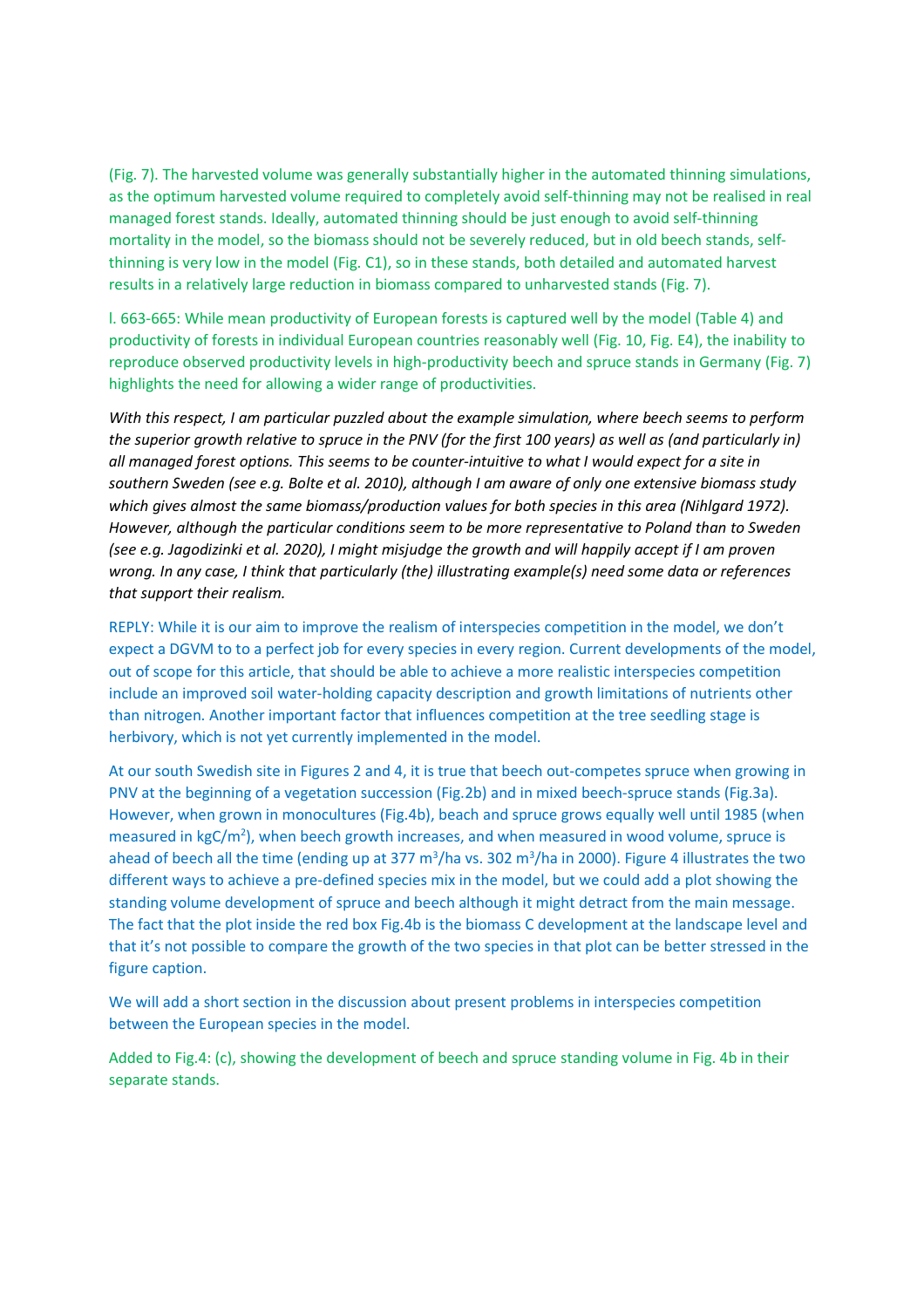Added to discussion. l. 666-668: The emergent competition between PFT:s with similar shade tolerance values in the model, e.g. beech and spruce, can deviate from actual dynamics, as seen in the poor performance of spruce compared to beech in a succession at the example site in southern Sweden (Fig. 5).

*Second, it is unclear why old forests (one third of the area) are considered as PNV despite it is acknowledged by the authors that this leads to a simulated species composition widely divergent from the actual forests. It also leads to total forest estimates of carbon in the different compartments that are heavily influenced from this (unrealistic?) assumption. I guess that considering even a species composition from coarse data as is available from literature would largely decrease uncertainties related to the inventory as it is now.* 

REPLY: The representation of >140y forests as PNV is meant as a conservative compromise and should result in an underestimation of the C sink of European forests. Alternative setups using the GFAD age database would not necessarily improve the situation satisfactorily. Spinup using PNV, attaining a state of equilibrium of vegetation and soil carbon/nitrogen, is the standard procedure in LPJ-GUESS, has been evaluated extensively and has an uncertainty due to lack of land-use history which is to some extent predictable, while a spinup using the four GFAD forest classes would introduce further uncertainties. Thus, since we don't have any information about when to initialise the old-growth forest classes in GFAD and we believe that unsupported assumptions about age structure is more problematic than uncertainties regarding species coverage, we find it far from ideal but less problematic at this stage to leave the old-growth forest as PNV with a disturbance interval of 400 years. This also allows us to compare more directly with the global simulations of Pugh et al. (2020). Also, the >140y forests in GFAD contain disturbing artefacts, most likely as a result of including shrubland as forest. There are large (up to 20 % in eastern Europe) areas supposedly containing broadleaf evergreen forests and far too much needleleaf deciduous forests. The regrowth part of GFAD is not affected by these peculiarities, so in the European simulations, we like to focus on the regrowth part and treat >140y forest as a source for improvement for future setup refinements. We will further stress this in the text.

Also, the errors in NAI, GS and harvested volume resulting from species inconsistencies in >140y forests are expected to be modest since these are calculated from conversion factors for each European country and not from species-specific wood volumes.

Added to Methods 2.6.1, l. 329-330: old-growth forests (> 140 years; denoted as 'old-growth' forest henceforth, not implying pristine forests). I. 334-336: The oldest forest class in GFAD (>140 years) contains artefacts manifested e.g. as BE occurrences in northern Europe, so the forest type information in this part of the dataset was not used.

Added to Results, l. 433-434: … but since old-growth forest is modelled as PNV in this study because of artefacts in the >140 year data (cf. 2.6.1),…

Added to Discussion l. 606-609: … old-growth (>140 year) forests in this study are represented by unmanaged PNV (with a low carbon sink, cf. Table 6), as in Pugh et al. (2019), missing effects of land-use history in Europe, but preferred by us to the alternative of introducing arbitrary assumptions of age structure. Furthermore, the GFAD >140 year forest type data contain artefacts manifested in the BE distribution.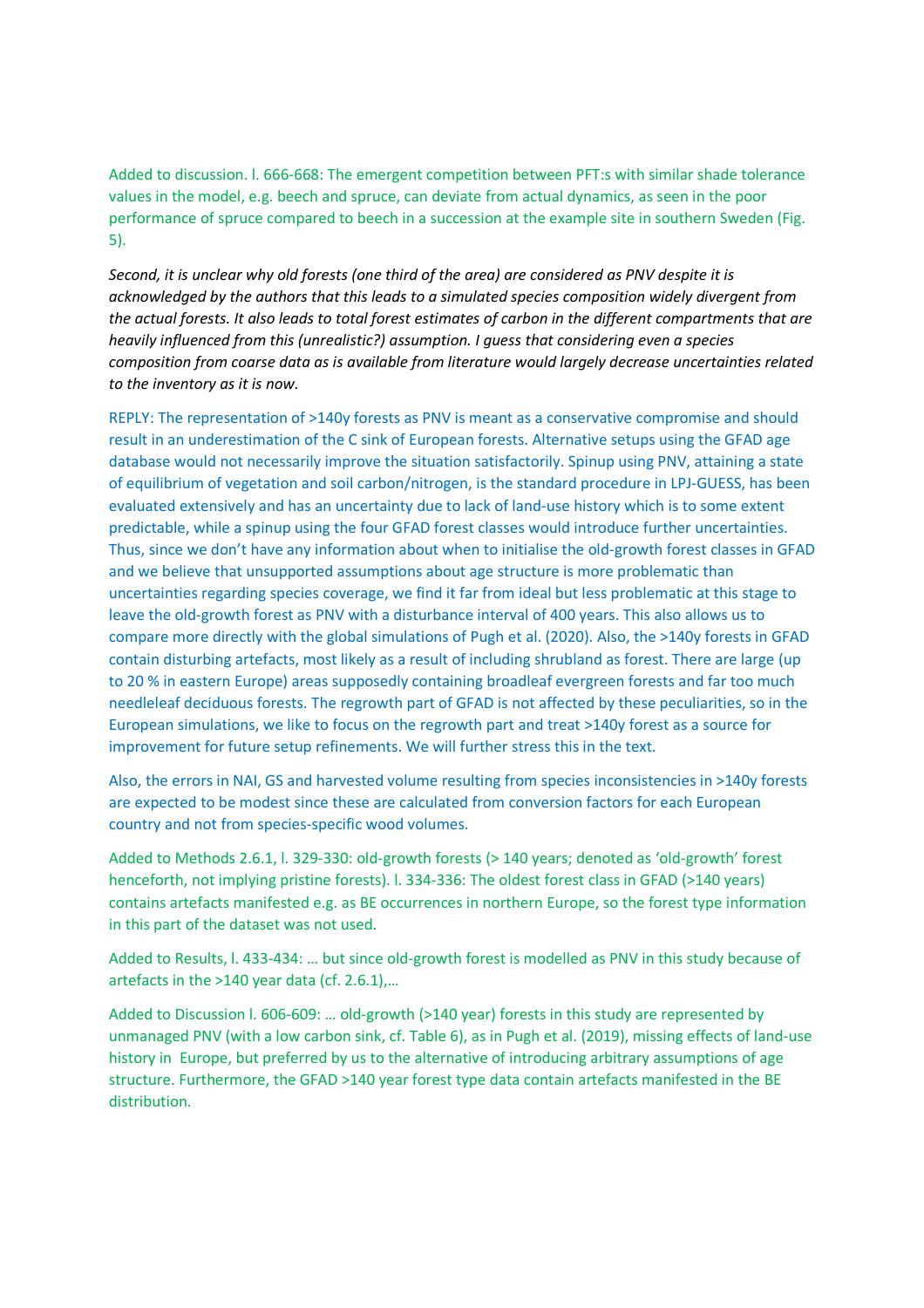### *Specific comments*

*L17/18: How is the underestimation of carbon sink explained if stock and net growth is fairly well met?* 

REPLY: Two obvious reasons for this are a too-high soil carbon content because of a lack of land-use history in the setup that is leaking into the atmosphere after the creation of secondary stands, as well as an unrealistic lack of any removal of biomass in the >140y forests (see reply about this and suggestions for improvement to referee #2). We can add a short sentence about this in the abstract.

Added to Abstract, l. 24-25: …most likely reflecting uncertainties in carbon fluxes from soil given the unaccounted-for forest land use history in the simulations.

*L29: Morin et al. 2017 not in ref. Do you mean Morin et al. 2018?* 

REPLY: Yes, thank you for spotting this error.

#### Corrected reference

*L41: Are the Pan et al. data really providing below- and aboveground carbon stocks for Europe? The numbers given here don't seem to match the same values indicated for the same source in Table 2. Estimates from other sources seem to be also far different as e.g. app. 5/5 (Liski et al.), 9/14 (Goodale et al.), and 9/8 PgC (Pilli et al.). Please check. Consider to introduce the given references into Table 2-4 if appropriate.* 

REPLY: Table S3 in Pan et al. 2011 provides carbon in total living biomass, dead wood, litter and soil. We included dead wood in the soil/litter compartment.We will add this detail in the table caption. We didn't manage to find discrepancies between L41 and table 3: L41: '..store approximately 13 PgC in vegetation and 28 PgC in soils (Pan et al., 2011)', Table 3, year 2007: VegC 13 Pg, Soil+Litter 28.0 Pg (Pan et al., 2011).

The suggested references seem to include less than complete coverages of the study area (e.g. western Europe, excluding baltic countries, Belarus and Ukraine). Pan et al. includes data for soil and litter for all european countries, even though they have to rely on estimates from similar countries in 14 cases. The vakues also agree well with the other source of comparison in the manuscript, Forest Europe, taken into the account that soil data is missing there for a number of countries. We believe the message comes through even if the references used claim higher soil pools than others, i.e that the simulation setup probably overestimates soil carbon.

Added to Table 3: "Litter includes dead wood"

*L69ff: It is not clear, what are newly developed features that justify this publication and what are features that are only described in order to understand the scenarios modelled. Please rephrase and better indicate the expected benefit of the model improvement. (In other words: clarify the objective.)* 

Added to Introduction, l. 77-82: In this study, we describe the implementation of expanded forest management capabilities including even-age/clear-cut and uneven-age/continuous-cover management in LPJ-GUESS v.4.0. In addition to detailed carbon- and water-cycle processes, this version of the model incorporates a dynamic nitrogen cycle and nitrogen limitation on plant productivity (Smith et al., 2014). With this, forest management in LPJ-GUESS is for the first time fully integrated in a model version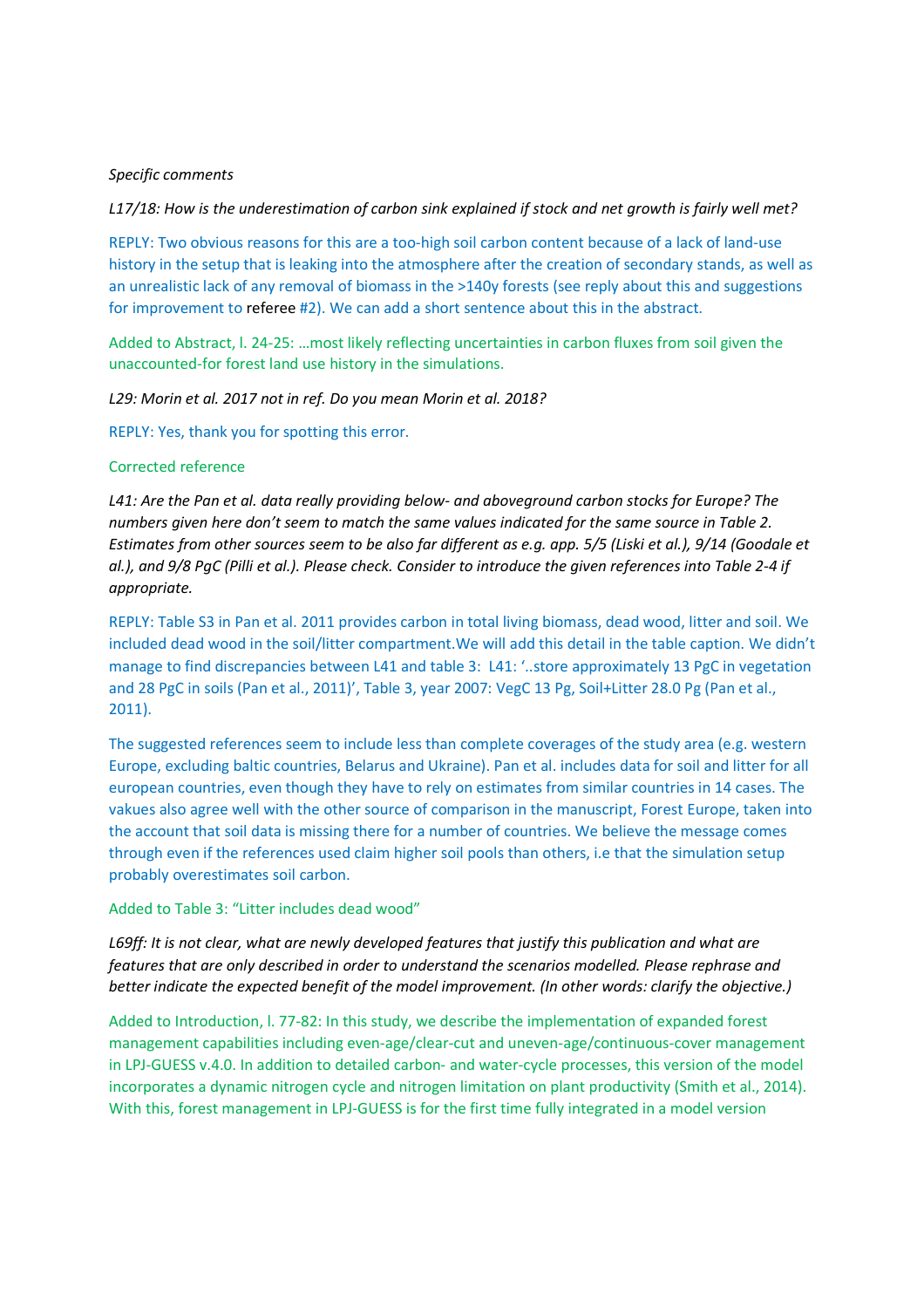capable of simulating a landscape containing a mosaic of land cover types like PNV, cropland, pasture and peatland and with a sophisticated land-use and land-cover change functionality.

*L76ff: What is (are) the timestep(s) of the model?* 

Added to Methods 2.1, l. 95-96: Photosynthesis, respiration, phenology, soil carbon and nitrogen cycling and hydrology occur at a daily time step, while biomass growth allocation and turnover, establishment and mortality occur at a yearly time step.

*L132ff: For the within-patch mixture of Fig.4a, the 60/40 ratio refers to while for the among-stand-types mixture of Fig. 4b the 60/40 ratio refers to groundcover area. I think that this should be indicated when presenting the different options.* 

REPLY: We agree, this will be stressed more clearly in the 2.2.3 text and in the Figure 4 caption.

Added to 2.2.3, l. 157-158: relative biomass abundances…, predefined groundcover area-based mixtures

Fig 4. caption: (a) … (target cutting to a 60/40 % biomass ratio), (b) … patch created in 1901 with 60 % and 40 % groundcover area fractions

# *L163: define LUH2*

Added to 2.3.1, l. 198-199: with reconstructed time series of land use from the Land Use Harmonization Project (LUH2, Hurtt et al., 2017)

# Added Hurtt et al. reference

*L192/Tab. 1: consider changing 'N fertilization' to 'N fertilization/deposition' since the continuous kind of application looks more similar to a deposition regime (and is more likely to happen anyway).*

REPLY: Nitrogen fertilisation, even though not currently available at defined points in time in the model, can be applied per management type on top of N deposition, which is applied as standard in all simulations, as described in the Methods. Although N leaching will be unrealistic, extra N will increase growth in the model considerably e.g. in Scandinavia.

*L205/Fig. 5: This is a nice presentation indicating the potential options that can be selected. However, I wonder what happens, if 'old' would be selected together with 'small' or vice versa in the thinning rule options? What would happen? Wouldn't be a preference 'from above' or 'from below' be more suitable? What effect does this have on the simulation if biomass is taken e.g. preferentially from larger trees? I guess that the effect would depend on underlying assumptions about the biomass in different size groups – what are these assumptions?* 

REPLY: Size preference overrides age preference, so there are no ambiguities possible. Age or size selection are most often interchangable in the model, but not always. But the terms 'from above' and 'from below' could be helpful to mention in the text or in the table. We will try to incorporate these terms. Since the cohorts suffer bioth intra- and interspecies competition for light in the layered canopy, the choice of cutting from below or above will be important for the success of the different cohorts and especially for the amount of regeneration of seedlings over time. The biomass in different size groups is a dynamic outcome of competition beween cohorts and species.

Added to 2.3.2.2, l. 228: In (1) and (2), size overrides age settings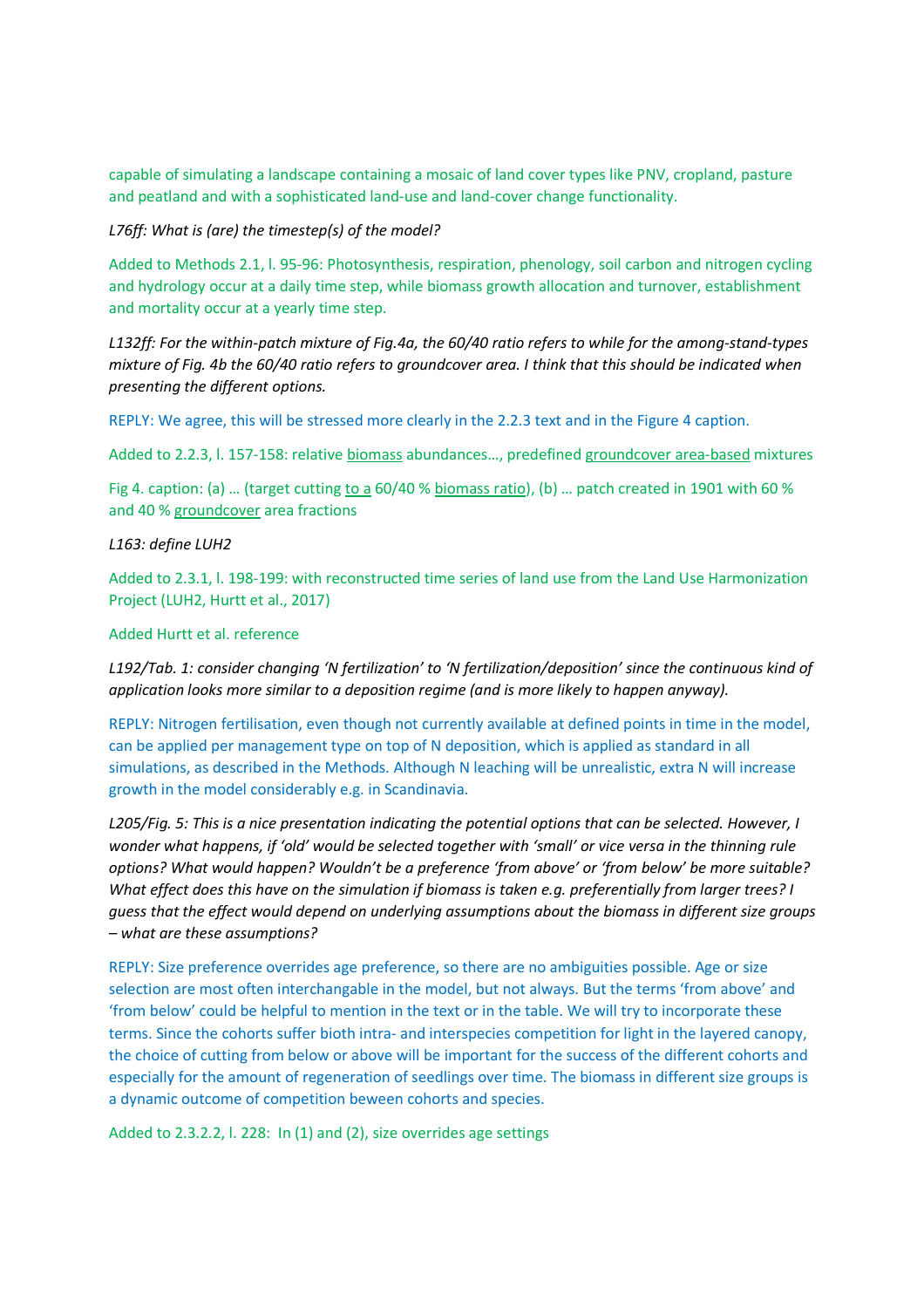#### Added to 2.3.2.2, l. 224-225 ("from above") and ("from below")

*L215ff: I am a bit unhappy with the unit 'densmax' being trees per ha since it implies that the stand is harvested after a certain number of trees has reached. However, the number is actually not defined and can be very different dependent on the diameter distribution. Densmax thus is an arbitrary density value in 1/m2 or similar unit. Similarly, I guess that 'dens' is also not indicating real tree numbers.* 

REPLY: The terms in the equations are exactly as in Bellassen et al. We think we should use the same terms to avoid confusion. The different cohorts of a pft are represented by a mean individual with a density in trees per m<sup>2</sup>.

*L232/233: As indicated in Tab. 1, irrigation seems to simply bypass drought stress. Here it is said that you actually calculate the (minimum) amount of water that is necessary to do this. Is this true? Check and homogenize.* 

REPLY: The text is correct. Table 1 entry changed to 'water amount required to avoid water stress in photosynthesis added to soil'

*L308: harvested volume was calculated from 'killed vegetation carbon'? consider rewording.* 

REPLY: Agreed, this sounds akward. We should be able to use the wording 'harvest fraction' instead (since we already mentioned vegetation carbon).

Changed text in 2.6.3, l. 361 to: Growing stock, net annual increment (NAI) and harvested volume were calculated from vegetation carbon, net ecosystem exchange (NEE) and total carbon of harvested trees, respectively,…

*L311: What does 'reductions in wood products and residuals' mean? Do you mean 'due to' instead of 'in'? Consider that the argument is repeated a couple of lines later.* 

Changed text in 2.6.3, l. 365: not taking into account the fate of wood products and residues following removal from the site

*L330-332: irritating punctuation (needs ":" after forest, and "," after pubescens)* 

REPLY: Revised text in l. 380-381 as suggested.

*L486: The simulations are initialized and driven by the given information but not 'constrained', correct? The word would be correct, if repeated inventory data would be used to parameterize or adjust the simulations which I think has not been done.* 

REPLY: If using groundcover area and land-cover change functionality, we can constrain the simulations-In other cases, we can only constrain relative species mixes and harvest fractions, so yes, the wording is not accurate.

Changed text in Discussion, l. 579-581: The initialisation and harvest alternatives in the model are tailored to enable available forest inventory data and harvest information to be used to initialise and guide simulations.

*L494: As I take it, there are no observations but only estimates of 'mean growing stock' that are based on different information, sometimes on rather inhomogeneous sources, correct?*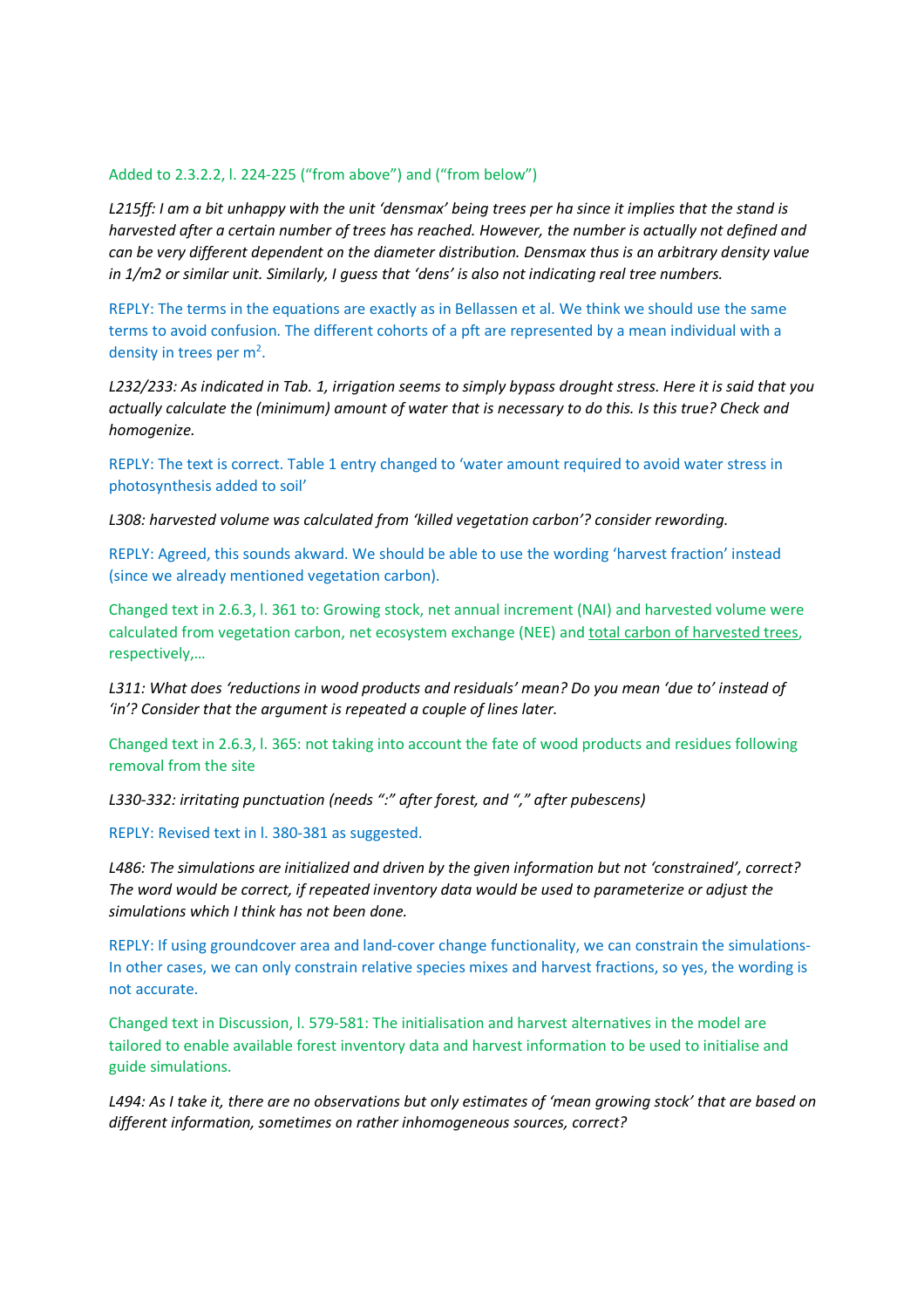REPLY: That is probably true. We can change 'observations' to 'reported values' in most places in the text.

# Changed: 'observations' to 'reported values' at 8 places

*L526: You mean that the NPP decline that ORCHIDEE simulates is not simulated by LPJ, which might have various reasons that are caused by the model structure and processes. You don't mean that the decline is a function as such that is 'included' or not 'included', correct? Could such a decline be related to nutrient depletion? How is the effect of nutrient export – that is a main concern of a sustainable management – considered anyway? I think it should at least be part of the discussion (see e.g. Parolari and Porporato; Sverdrup et al.)* 

REPLY: In some earlier versions of our forest management code, a reduction factor was applied to the light extiction coefficient after thinning, following Näslund et al. (1971, Stud.For.Suec. 89:124) and Hale (2003, For.Ecol.Manage. 179:341-349). This functionality was not included in the current version. But the sentence omits a lot of information and we are uncertain about by which mechanism this decline is achieved in ORCHIDEE, so we will change the wording to 'is not simulated in this version of LPJ-GUESS'.

#### Changed text in Discussion, l. 645: "is not simulated by LPJ-GUESS"

Nitrogen depletion of the soil in previous land-use history has an effect on forest growth in the model as seen in Figure 2c. As discussed in the reply to referee #2's comment on line 107, a change in the amount of removed leaf nitrogen causes little changes in productivity and carbon pools at the European scale using the current version of LPJ-GUESS, but in further studies, the effect of different management practices on productivity at both stand and regional scale will be fully investigated. Obviously, the effect of nutrient export in different management schemes is potentially a very important use of forest management in LPJ-GUESS. Upcoming updates to the model such as improved soil water holding capacity description, growth limitation and cycling of nutrient other than nitrogen, will hopefully improve the usefulness of the model in this respect.

We will add a part of this to the discussion after consulting the suggested references.

Added to Discussion l. 651-662 Responses of soil carbon and nitrogen cycling to harvest and fertilisation can be complex and qualitatively different in clear-cut and continuous-harvest systems (Parolari et al. 2016). The coupled carbon-nitrogen cycling in LPJ-GUESS (Smith et al. 2014) should enable the investigation of the effect of different management practices on forest productivity and sustainability at both stand and regional scale in future studies. Nitrogen depletion of the soil in previous land-use history reduces forest productivity and causes a shift in species succession in the model (Fig. 2c). At the European scale, removing a smaller fraction of residues (0 % of leaves rather than 30 %) makes a small positive impact on productivity (0.1%, cf. 3.4). However, since many European forests receive large amounts of atmospheric nitrogen deposition, other nutrients such as Ca, Mg, K and P may be more important for limiting productivity, and acidification of the soil by N and S deposition may further decrease the availability of these nutrients (Sverdrup et al. 2006.). Especially Ca is close to or below the limit of sustainability in current forest management systems in southern Sweden (Sverdrup et al. 2006). Thus, ongoing development of limitation and cycling of additional nutrient species into LPJ-GUESS may be beneficial for capturing the full effects of different harvest regimes. Also relevant to achieving a better model of nutrient uptake is an improved representation of the soil profile.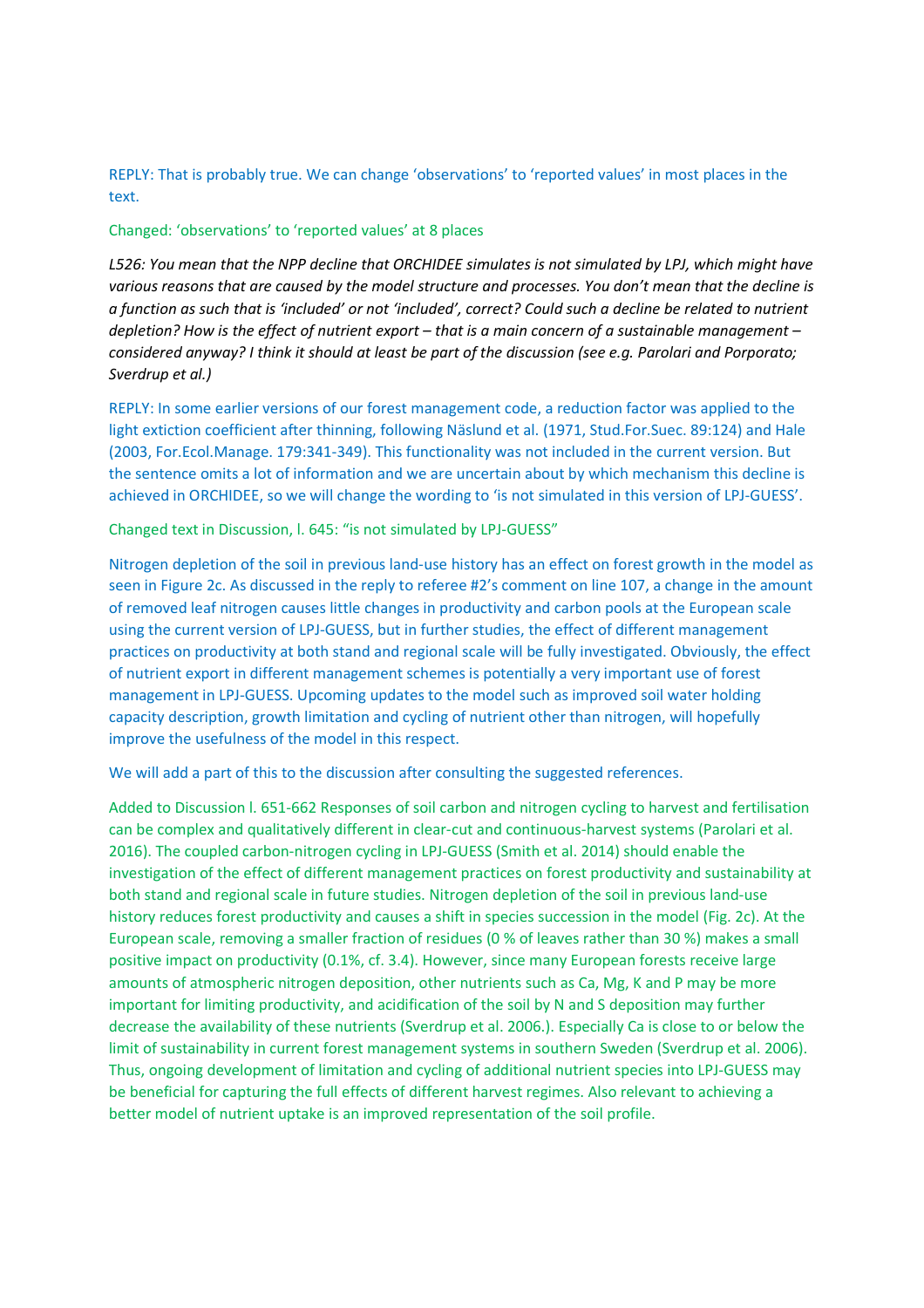*L645: I don't see the usefulness of this plot. The development of stand density in dependence on automated or self-thinning seems to be the same for all countries as is not surprising since it is treated with the same functions. So what would you like to show here?* 

We considered removing this figure, but reconsidered this since it is essential to explaining why automated thinning for beech does not behave exactly as expected from the self-thinning rule. Furthermore, we believe that self-thinning is not identical for all locations and species, since it is the outcome of climate, stand structure and life history.

# Referee #2:

*Including a more realistic forest management in DGVMs is important, and this manuscript clearly addresses and demonstrates this. Although everything is presented and explained, it was difficult to follow all approaches and concepts in the first read, perhaps because I am not familiar with LPJ-GUESS. Including (many) different options to achieve the same result, and extensively listing alternative options or exceptions are confusing and distract from the main message. An example of the first case is the presentation of 3 alternative ways of creating an (initial) age class distribution (Section 2.2.2., Figure 2), which requires already quite a good understanding of the concepts on patch/stand/management type in LPJ-GUESS. An example of the second case is section 2.3.2.1 (Species selection). It is full of words like "may", "can", "or", "optionally" and "possibly".* 

*I think it would be worthwhile to introduce early on in the paper predefined categories, and explain how these are implemented in LPJ-GUESS. For Europe, I would say three types of management are important to consider: age-class (even-aged) based forestry, uneven-aged forestry/continuous cover forestry, and pristine forests. Pristine forests would be implemented as Natural (PNV) in Figure 1, while even-aged and uneven-aged management would have a separate stand type/management type. Even-aged forestry would logically be represented by having stands of different age, with patches of the same age. Unevenaged forestry would then be represented by one stand, containing patches of different ages.* 

*Similarly, in Section 2.3 (Forest management routines), it would be very helpful to announce which systems will be covered in this section (simplified forestry, detailed forestry and continuous cutting), and connect this to the management types defined earlier. Also, I think it makes sense to present Table 1 already here in the introduction to this section. Table 1 could be extended with columns that indicate for the different systems (simplified, detailed, continuous) the options implemented. Please see the example attached.* 

REPLY: The suggestions of the referee concerning the presentation of the different management methods are all useful. We will add more background why the different options are needed, structure the text within the frame of the three major types of management and revise Table 1 according to the suggestions.

Added to Abstract l. 15: …forest management module containing even-age/clear-cut and unevenage/continuous-cover management alternatives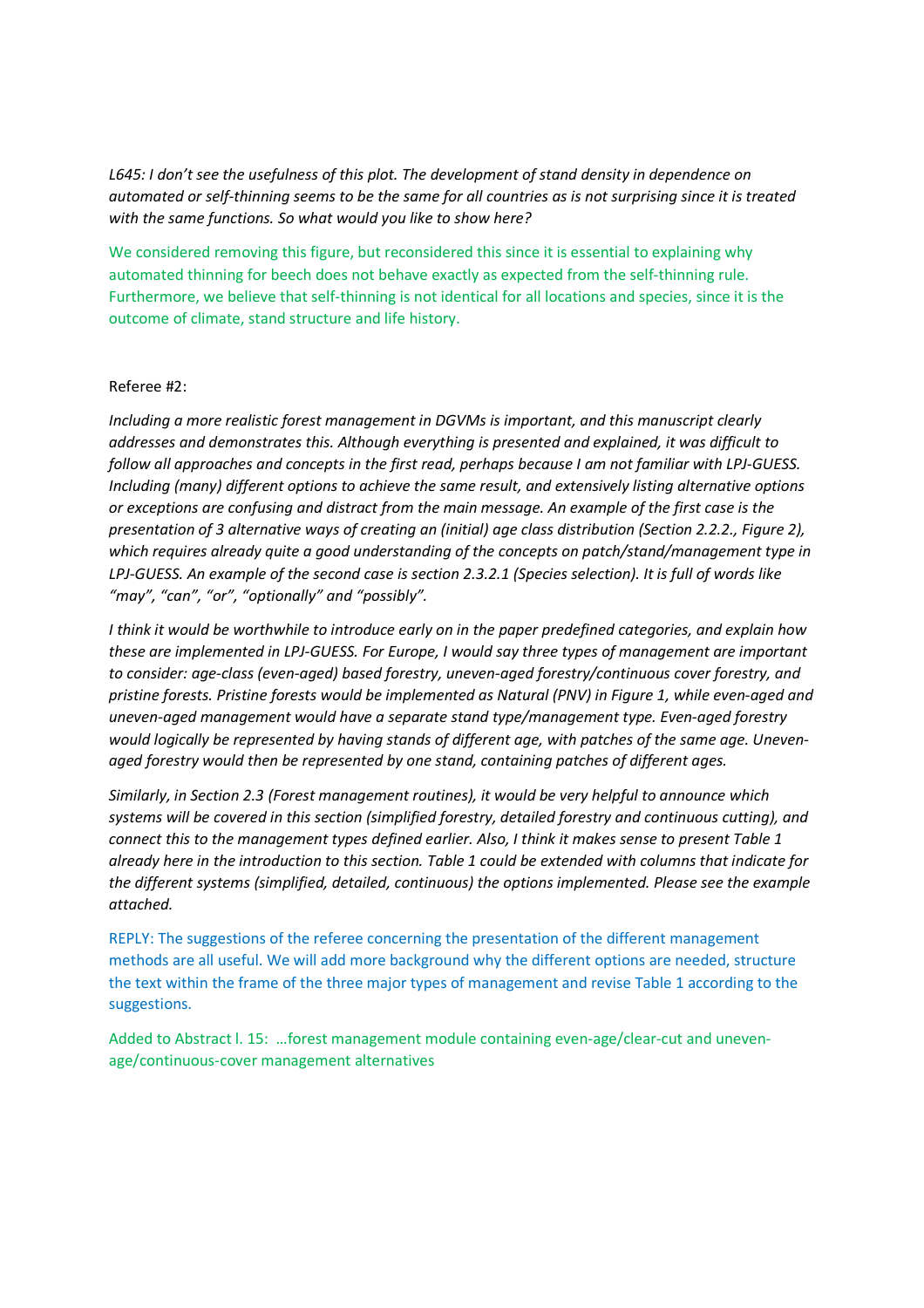Added to Introduction l. 77-78: In this study, we describe the implementation of expanded forest management capabilities including even-age/clear-cut and uneven-age/continuous-cover management in LPJ-GUESS v.4.0.

Added to Methods 2.1 l. 127-131: The typical forest management types covered in the model and presented in this paper are: no management (pristine forests, simulated as PNV), even-aged forestry, typically modelled by stands with prescribed ages starting from bare ground after a specified land-use history, and uneven-aged/continuous cover forestry, typically modelled by a cohort structure within a patch derived from prescribed cuttings after starting as bare ground and a regeneration phase. Alternatives to these typical setups can be used to achieve age structures at other spatial scales, e.g. landscape level and will be described below.

Added to Methods 2.3 l. 180-181: Two types of harvest systems are available in the model: clear-cutting and continuous cutting, which are used in conjunction with the even-aged and unevenaged/continuous-cover age-structure systems, respectively (Table 1).

#### Changed Table 1

*The authors use the term "old-growth" forests for forests that have a certain age. However, in the literature old-growth forests is commonly used as a synonym for pristine forests, and the authors should avoid this confusion by using another term. The assumption that forests older than 140 years of age are not managed is not totally realistic, and the assumption that these have a species distribution equal to PNV is not realistic at all. I see no problem in applying assigning species to this class in the same way as for the younger age classes. Rather than assuming no management, these forests could be managed with low intensity using the continuous cover forests management type.* 

REPLY: In the context of the European simulations, the definition of "old-growth" forests are aligned with the corresponding GFAD-driven global simulations in Pugh et al. (2019). We would like to keep the same terminology as in that publication, realising the risk that this could cause some confusion. We will more clearly define the term as used in the text where necessary.

Regarding the assigningment the >140yforest to the forest classes in GFAD, please see our reply on the matter to referee #1.

The lack of harvest in the >140y forest is more difficult to defend. The model doesn't currently provide an automated continuous cutting method that allows for realistic regeneration of seedlings. We are currently studying the effect of continous harvest intensity and timing in mixed forests and hope to be able to introduce a working method in the near future. For this study, we believe a sensible alternative to be the removal of wood products (as in normal wood harvest in the model) at the patch-destroying disturbance events (at an expected frequency of 1/400 years) that are present in the >140y forests simulated as PNV. We propose to include this as an alternative setup for the "old-growth" forest. This alternative results in small changes in biomass (+0.03 PgC; <0.1% for the total area, ca. 0.15% for the >140y area), modest but significant changes in soil+litter C (-0.6 PgC; 1.3% for the total area, ca. 2.4% for the >140y area) in 2010, and larger changes for the carbon sink (+0.016 PgC/y; 6.8% for the total area, ca. 35% for the >140y area) in 2001-2010. This will increase the C sink in 2001-2010 from 0.075 kgC/m<sup>2</sup>/y to  $0.079$  kgC/m<sup>2</sup>/y.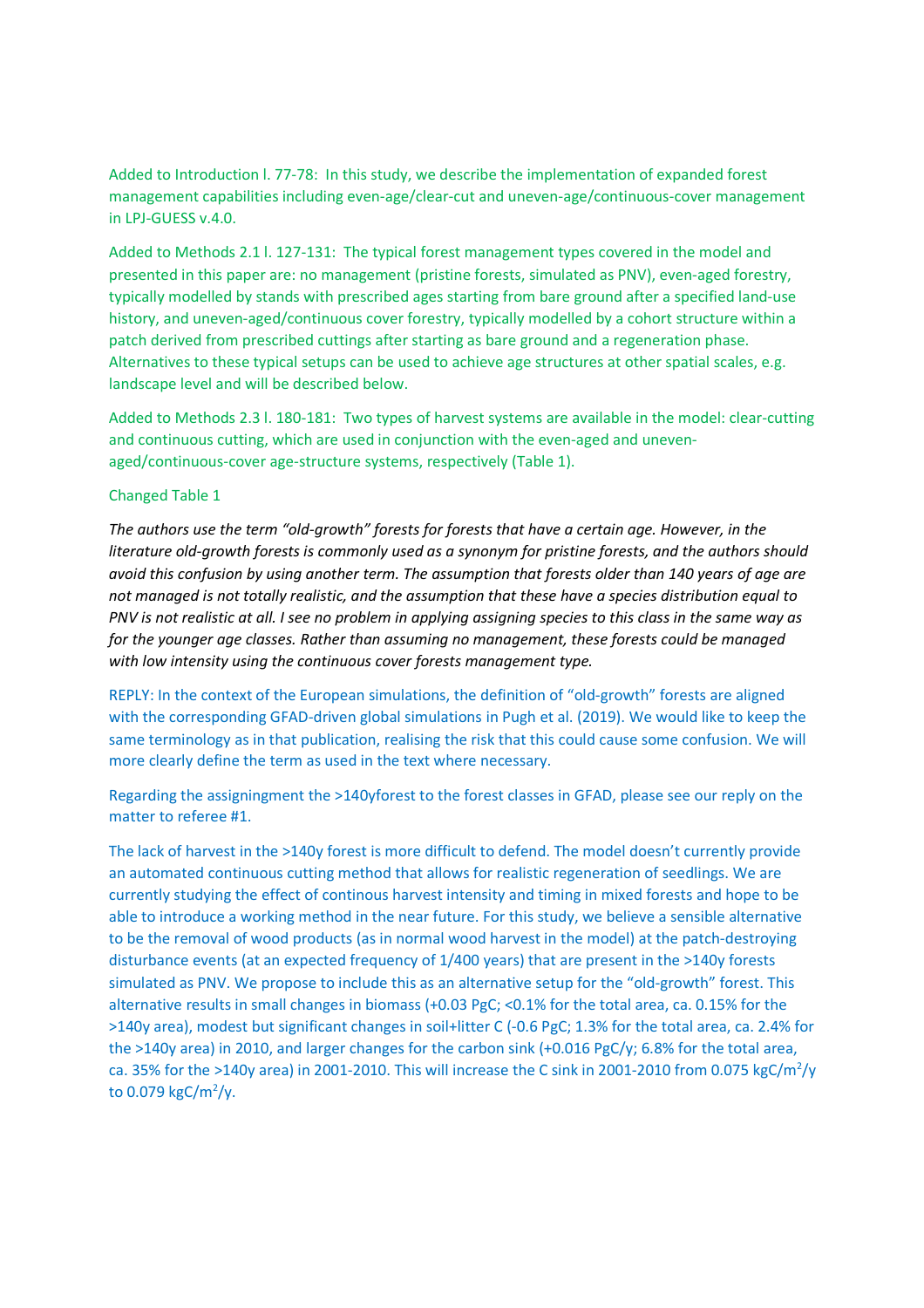Added to Methods 2.6.2, l. 356-358: To perform a limited sensitivity test of some of the uncertainties in land-use and residue removal assumptions, additional alternative simulations were performed: a simulation where a fraction (as in standard harvest) of the biomass of killed trees in disturbance events in >140 year forests was removed from year 1871, simulating an extensive wood harvest scheme;

Added to Results 3.4, l. 513-517: In a simulation with removal of biomass during disturbance events in the old-growth stands (not shown), the carbon sink in this forest class increased to 0.04 PgC y-1 or 0.05 kgC m-2 y-1 in 2001-2010 compared to a standard simulation, increasing the total forest carbon sink in the same period by 7% to 0.25 PgC y-1. Soil/litter carbon in the old-growth forest was reduced by 2.4% in 2010 and by 0.7% in the regrowth forest, reducing the total soil/litter pool by 1.3%. Total vegetation carbon increased by 0.24% in 2010.

Added to Discussion, l. 609-610: Including a basic extensive wood harvest method in old-growth forests would be expected to increased the total carbon sink by only 4 %., resulting in a value of 66 % of the Pan et al. (2011) value.

*Line 107 mentions that 30% of leaf biomass is removed from the site in case of harvesting. This is way too high. Delimbing of felled trees is mostly done in the forest and in that case all branches and leaves remain in the forest. In case of harvest residue extraction, branches are left on piles for a while to dry out and drop the foliage. These piles may be at the roadside, not sure that counts as being in the forest or not. Foresters like to keep the foliage in the forest for nutrient recycling, and biomass plants prefer having as little as possible foliage. Harvest residue extraction is only applied at large scale in part of Europe's forests (mainly Nordic countries). I would estimate this value at 5-10%. A sensitivity analysis on this number would be very valuable.* 

REPLY: The figure of 30% is based on figures that make sense for conifers in Sweden. Nutrients in branches in roadside piles should probably be excluded from the soil in the forest. as they are in the model. Using leaf removal amounts that are realistic for only part of Europe's forests is obviously not a preferred solution, but in the context of other uncertainties in the forest management setup (which will be addressed in a specialised study), the expected effects of changing leaf removal amount are small. However, to show that this is the case, we performed European simulations with 0 and 10% leaf removal. Changes for the 0%/10% options were: vegetation C +0.13%/0.08%, soil+litter C +0.10%/0.07% in 2010, C sink -0.003/0.002 PgC/y (1.3%/0.89%). It is possible that improvements of the model (soil, nutrients other than N) might increase the sensitivity to biomass removal options.

Added to Methods 2.6.2, l. 356-359: To perform a limited sensitivity test of some of the uncertainties in land-use and residue removal assumptions, additional alternative simulations were performed: … ; two simulations where the leaf removal fraction in harvest events was set to 10% and 0%, respectively, instead of the standard 30% value.

Added to Results 3.4, l. 518-521: Simulations with alternative settings of leaf removal fractions during harvests of 10% or 0%, instead of 30% in the standard simulation (not shown), decreased the total carbon sink in 2001-2010 by 0.9% and 1.3%, respectively, resulting from an increased soil respiration of 0.3% and 0.4% respectively, partially offset by an increase in NPP by 0.06% and 0.09%, respectively. Vegetation carbon increased by 0.08% and 0.13% and soil/litter carbon increased by 0.07% and 0.10% in these simulations.